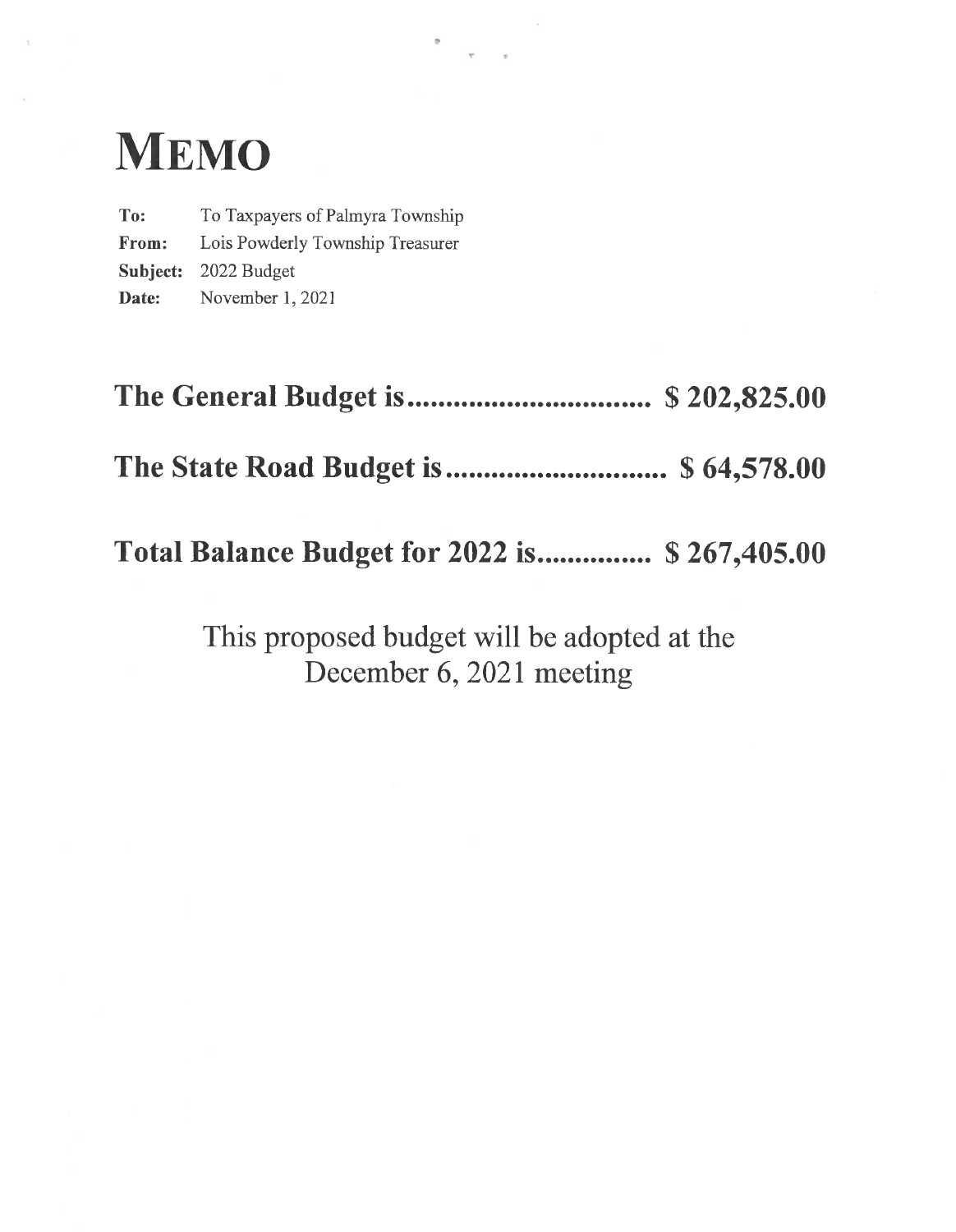**12:39 PM**

**10/13/21 Cash Basis**

 $\alpha$ 

## Palmyra Township Wayne County **Proposed Budget 2022 January through December 2022**

 $\tau = -\pi$ 

 $\tilde{\pi}$ 

|                                               | Jan - Dec 22 |
|-----------------------------------------------|--------------|
| <b>Ordinary Income/Expense</b>                |              |
| Income                                        |              |
| 301 Real Property Taxes                       |              |
| 301.10 Real Estate Current Year               | 92,000.00    |
| 301.40 Delinguent Tax Claim                   | 5,500.00     |
| 301.60 Fire Protection Taxes                  | 11,000.00    |
| 301.61 Hydrant Taxes                          | 400.00       |
| 301.62 Street Light Taxes                     | 1,450.00     |
| 301.63 - Ambulance Tax                        | 30,000.00    |
| <b>Total 301 Real Property Taxes</b>          | 140,350.00   |
| 310 Local Tax Enabling<br>310.10 Transfer Tax | 20,000.00    |
| <b>Total 310 Local Tax Enabling</b>           | 20,000.00    |
|                                               |              |
| 321 Business Licenses/Permits                 |              |
| 320.1 Sign Permit                             | 100.00       |
| 321.80 Cable TV Franchise                     | 12,500.00    |
| <b>Total 321 Business Licenses/Permits</b>    | 12,600.00    |
| 322 Non Business License/Permit               |              |
| 322.30 Driveway Permits                       | 30.00        |
| 322.50 Street Opening Permits                 | 100.00       |
| <b>Total 322 Non Business License/Permit</b>  | 130.00       |
| 331 Fines                                     |              |
| <b>331.11 Vehicle Code Violations</b>         | 700.00       |
| 331.12 Violations of Ordinances               | 1,000.00     |
| 331.13 State Police Fines                     | 800.00       |
| 331.15 Violations of Criminal C               | 100.00       |
| <b>Total 331 Fines</b>                        | 2,600.00     |
| 355 State Shared Revenue                      |              |
|                                               | 150.00       |
| 355.01 P U R T A                              |              |
| 355.06 Alocholic Beverage                     | 400.00       |
| <b>Total 355 State Shared Revenue</b>         | 550.00       |
| 359 Payment in Lieu of Taxes                  | 150.00       |
| 360 - 370 Charges for Services                |              |
| 361.30 Zoning/Subdivision/Land                | 100.00       |
| <b>361.31 Plan Fees</b>                       | 200.00       |
| 361.33 Zoning/Sub/Land Permits                | 100.00       |
| 361.34 Hearing Fees                           | 250.00       |
| 361.52 Sale of Ordinance Book                 | 50.00        |
| 361.54 Sale of Zoning Book                    | 50.00        |
| 361.70 Reproduction of Records                | 25.00        |
| 361.71 Photocopies                            | 10.00        |
| 361.74 Postage for Reproduction               | 10.00        |
| <b>Total 360 - 370 Charges for Services</b>   | 795.00       |
| 362 Public Safety                             |              |
| 362.40 Building/Zoning Permits                | 4,500.00     |
| 362.41 Building Permits                       | 10,000.00    |
| 362.42 Electrical Permits                     | 1.500.00     |
| 362.43 Plumbing Permits                       | 500.00       |
| 362.44 Sewage Permits SEO                     | 4,500.00     |
| 362.45 Use/Occupancy Permits                  | 50.00        |
| 362.49 Peddlers Permit                        | 500.00       |
| 362.499 Swimming Pool Permit                  | 100.00       |
| 362.47 - Mechanical Permit                    | 250.00       |
|                                               |              |
| <b>Total 362 Public Safety</b>                | 21,900.00    |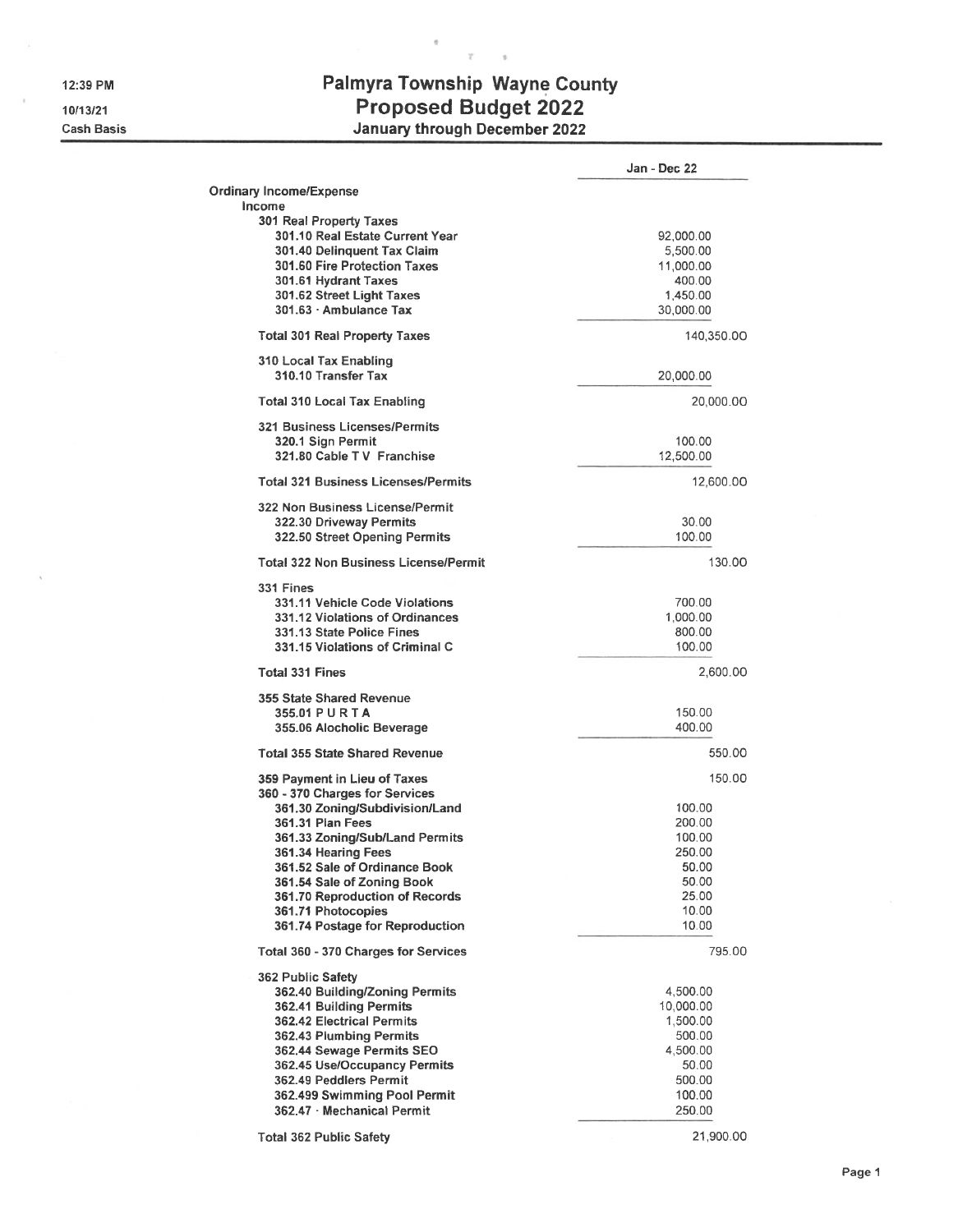**Cash Basis**

## Palmyra Township Wayne County **Proposed Budget 2022 January through December 2022**

 $\overline{\tau}=-\pi$ 

 $\bar{\tau}$ 

|                                              | Jan - Dec 22 |
|----------------------------------------------|--------------|
| 362.49 - Adminstration Fee                   | 3,500.00     |
| $362.51 \cdot$ State Fee                     | 250.00       |
| <b>Total Income</b>                          | 202,825.00   |
| <b>Gross Profit</b>                          | 202,825.00   |
| Expense                                      |              |
| 400-409 General Government                   |              |
| 400.20 Office Supplies                       | 350.00       |
| 400.325 Postage                              | 200.00       |
| 400.341 Advertising                          | 1,000.00     |
| 400.42 Dues/Subs/Membership                  | 3,500.00     |
| 401.35 Treasurer's Bond                      | 850.00       |
| 402.215 Auditing Expenses                    | 5.000.00     |
| 403.15 Tax Collector's Expenses              | 600.00       |
| 403.35 Tax Collector's Bond                  | 60.00        |
| 404.31 Solicitor/Legal Service               | 3,500.00     |
| 405.26 Office Equipment                      | 870.00       |
| 405.27 Bank Charge                           | 450.00       |
| <b>Total 400-409 General Government</b>      | 16,380.00    |
| 409 Building/Plant                           |              |
| 409.13 Building Security System              |              |
| 409.14 Annual Inspection                     | 125.00       |
| 409.13 Building Security System - Other      | 270.00       |
| <b>Total 409.13 Building Security System</b> | 395.00       |
| 409.230 Heating Fuel                         | 2,600.00     |
| 409.236 Cleaning Supplies                    | 100.00       |
| 409.321 Telephone                            | 500.00       |
| 409.329 Cable                                | 3,400.00     |
| 409.361 Electric                             | 1,100.00     |
| 409.365 Sewer                                | 1,350.00     |
| 409.366 Water                                | 500.00       |
| 409.81Internet Service                       | 600.00       |
| Total 409 Building/Plant                     | 10,545.00    |
| 409.26 Build Maint/Repair                    | 1,000.00     |
| 410.419 Public Safety                        |              |
| 410.13 Police Protection                     | 18,000.00    |
| 410.14 Police Expenses                       | 250.00       |
| 410.246 Hydrants                             | 2,600.00     |
| 411.54 Fire Protection                       | 11,000.00    |
| 412 Ambulance/Rescue                         | 25,000.00    |
| 413 DCED UCC/Code Enforcement                | 12,000.00    |
| 415 Emergency Management                     | 250.00       |
| 410.15 · Donation for vest                   | 1,500.00     |
| 411.55 · Fire Donation                       | 1,500.00     |
| <b>Total 410.419 Public Safety</b>           | 72,100.00    |
| 430-439 Public Works                         |              |
| 430.250 Repairs/Maint/Supplies               | 500.00       |
| 430.251 Vehicle Parts                        | 500.00       |
| 433.00 Traffic Control Devices               | 500.00       |
| 434 Street Lighting                          | 3,600.00     |
| 436 Storm Sewer/Drains                       | 500.00       |
|                                              |              |
| 437 Repairs of Tool/Machinery                | 1,500.00     |
| 438 Maintenance/Repair of Roads              | 200.00       |
| <b>Total 430-439 Public Works</b>            | 7,300.00     |

**481.484 Employer Paid Benefits**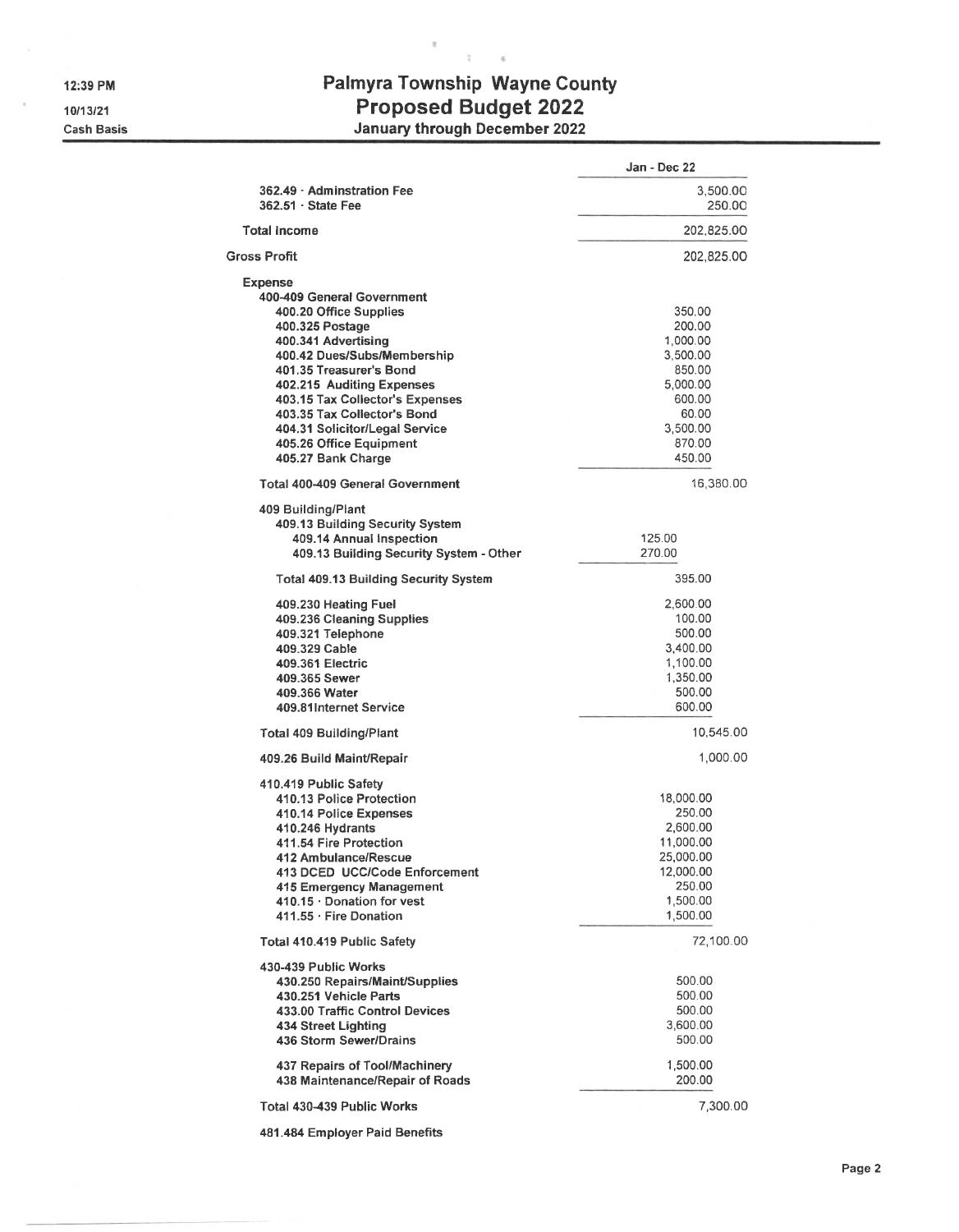**12:39 PM 10/13/21 Cash Basis**

## Palmyra Township Wayne County **Proposed Budget 2022 January through December 2022**

 $\tilde{q}^{(1)}$  .  $\tilde{q}$ 

 $\vec{u}$ 

|                                             | Jan - Dec 22 |
|---------------------------------------------|--------------|
| 484.00 Workers Compensation Ins             | 4,500.00     |
| <b>Total 481.484 Employer Paid Benefits</b> | 4,500.00     |
| 486-488 Insurance<br>486.10 Liability       | 10,000.00    |
| Total 486-488 Insurance                     | 10,000.00    |
| 487.00 Health Insurance Benefit             | 5,400.00     |
| 66000 · Payroll Expenses                    | 75,600.00    |
| <b>Total Expense</b>                        | 202,825.00   |
| <b>Net Ordinary Income</b>                  | 0.00         |
| Net Income                                  | 0.00         |